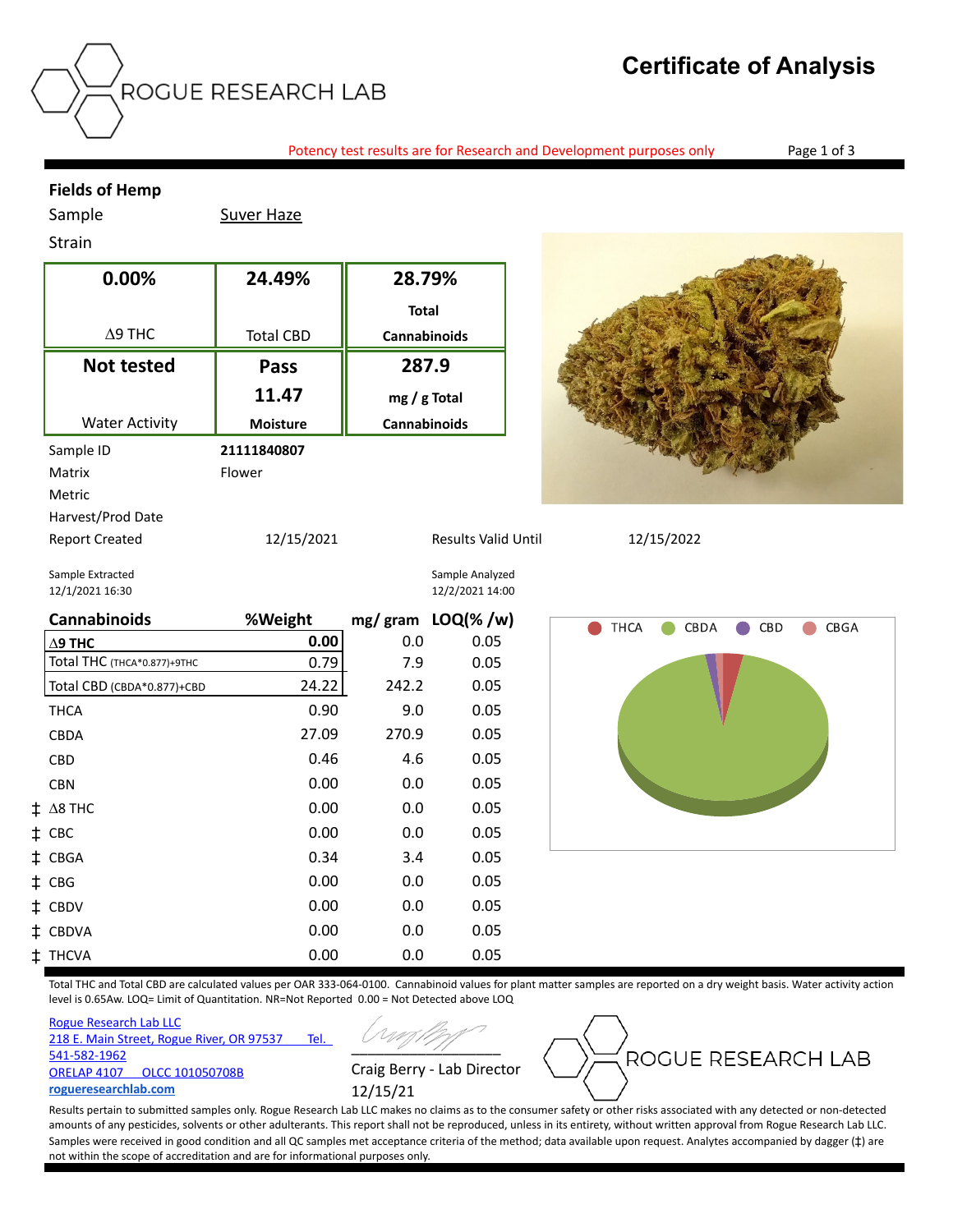



Page 2 of 3

| Client           | Fields of Hemp |
|------------------|----------------|
| Sample           | Suver Haze     |
| Sample ID        | 21111840807    |
| Sample Extracted |                |

01/14/21 9:01

**Pesticides** Batch 211214-01 **Results** Detected Pesticides shown in Red

| Analyte             | LOQ, PPM | Limit, PPM Status |                    | Analyte                | LOQ, PPM | Limit, PPM | <b>Status</b> |
|---------------------|----------|-------------------|--------------------|------------------------|----------|------------|---------------|
| Abamectin           | 0.250    |                   | 0.500 Not detected | Hexythiazox            | 0.500    | 1.000      | Not Detected  |
| Acephate            | 0.200    |                   | 0.400 Not detected | Imazalil               | 0.100    | 0.200      | Not Detected  |
| Acequinocyl         | 1.000    | 2.000             | Not detected       | Imidacloprid           | 0.200    | 0.400      | Not Detected  |
| Acetamiprid         | 0.100    | 0.200             | Not detected       | <b>Kresoxim Methyl</b> | 0.200    | 0.400      | Not Detected  |
| Aldicarb            | 0.200    | 0.400             | Not detected       | Malathion              | 0.100    | 0.200      | Not Detected  |
| Azoxystrobin        | 0.100    | 0.200             | Not detected       | Metalaxyl              | 0.100    | 0.200      | Not Detected  |
| <b>Bifenazate</b>   | 0.100    | 0.200             | Not detected       | Methiocarb             | 0.100    | 0.200      | Not Detected  |
| <b>Bifenthrin</b>   | 0.100    | 0.200             | Not detected       | Methomyl               | 0.200    | 0.400      | Not Detected  |
| <b>Boscalid</b>     | 0.200    | 0.400             | Not detected       | Methyl Parathion       | 0.100    | 0.200      | Not Detected  |
| Carbaryl            | 0.100    | 0.200             | Not detected       | <b>MGK-264</b>         | 0.100    | 0.200      | Not Detected  |
| Carbofuran          | 0.100    | 0.200             | Not detected       | Myclobutanil           | 0.100    | 0.200      | Not Detected  |
| Chlorantraniliprole | 0.100    | 0.200             | Not detected       | Naled                  | 0.500    | 1.000      | Not Detected  |
| Chlorfenapyr        | 0.500    | 1.000             | Not detected       | Oxamyl                 | 0.500    | 1.000      | Not Detected  |
| Chlorpyrifos        | 0.100    | 0.200             | Not detected       | Paclobutrazol          | 0.200    | 0.400      | Not Detected  |
| Clofentezine        | 0.100    | 0.200             | Not detected       | Permethrins            | 0.100    | 0.200      | Not Detected  |
| Cyfluthrin          | 0.500    | 1.000             | Not detected       | Phosmet                | 0.100    | 0.200      | Not Detected  |
| Cypermethrin        | 0.500    | 1.000             | Not detected       | Piperonyl Butoxide     | 1.000    | 2.000      | Not Detected  |
| Daminozide          | 0.500    | 1.000             | Not detected       | Prallethrin            | 0.100    | 0.200      | Not Detected  |
| <b>DDVP</b>         | 0.500    | 1.000             | Not detected       | Propiconazole          | 0.200    | 0.400      | Not Detected  |
| Diazinon            | 0.100    | 0.200             | Not detected       | Propoxur               | 0.100    | 0.200      | Not Detected  |
| Dimethoate          | 0.100    | 0.200             | Not detected       | Pyrethrins             | 0.500    | 1.000      | Not Detected  |
| Ethoprophos         | 0.100    | 0.200             | Not detected       | Pyridaben              | 0.100    | 0.200      | Not Detected  |
| Etofenprox          | 0.200    | 0.400             | Not detected       | Spinosad               | 0.100    | 0.200      | Not Detected  |
| Etoxazole           | 0.100    | 0.200             | Not detected       | Spiromesifen           | 0.100    | 0.200      | Not Detected  |
| Fenoxycarb          | 0.100    | 0.200             | Not detected       | Spirotetramat          | 0.100    | 0.200      | Not Detected  |
| Fenpyroximate       | 0.200    | 0.400             | Not detected       | Spiroxamine            | 0.200    | 0.400      | Not Detected  |
| Fipronil            | 0.200    |                   | 0.400 Not detected | Tebuconazole           | 0.200    | 0.400      | Not Detected  |
| Flonicamid          | 0.500    | 1.000             | Not detected       | Thiacloprid            | 0.100    | 0.200      | Not Detected  |
| Fludioxonil         | 0.200    | 0.400             | Not detected       | Thiamethoxam           | 0.100    | 0.200      | Not Detected  |
|                     |          |                   |                    | Trifloxystrobin        | 0.100    | 0.200      | Not Detected  |

Rogue Research Lab LLC 218 E. Main Street, Rogue River, OR 97537 Tel.

541-582-1962 ORELAP 4107 OLCC 101050708B **rogueresearchlab.com** Craig Berry - Lab Director

(rm/

ROGUE RESEARCH LAB

12/15/21

Results pertain to submitted samples only. Rogue Research Lab LLC makes no claims as to the consumer safety or other risks associated with any detected or non-detected amounts of any pesticides, solvents or other adulterants. This report shall not be reproduced, unless in its entirety, without written approval from Rogue Research Lab LLC. Samples were received in good condition and all QC samples met acceptance criteria of the method; data available upon request. Pesticide testing provided for information only as the sample was not obtained using regulated sampling methods.